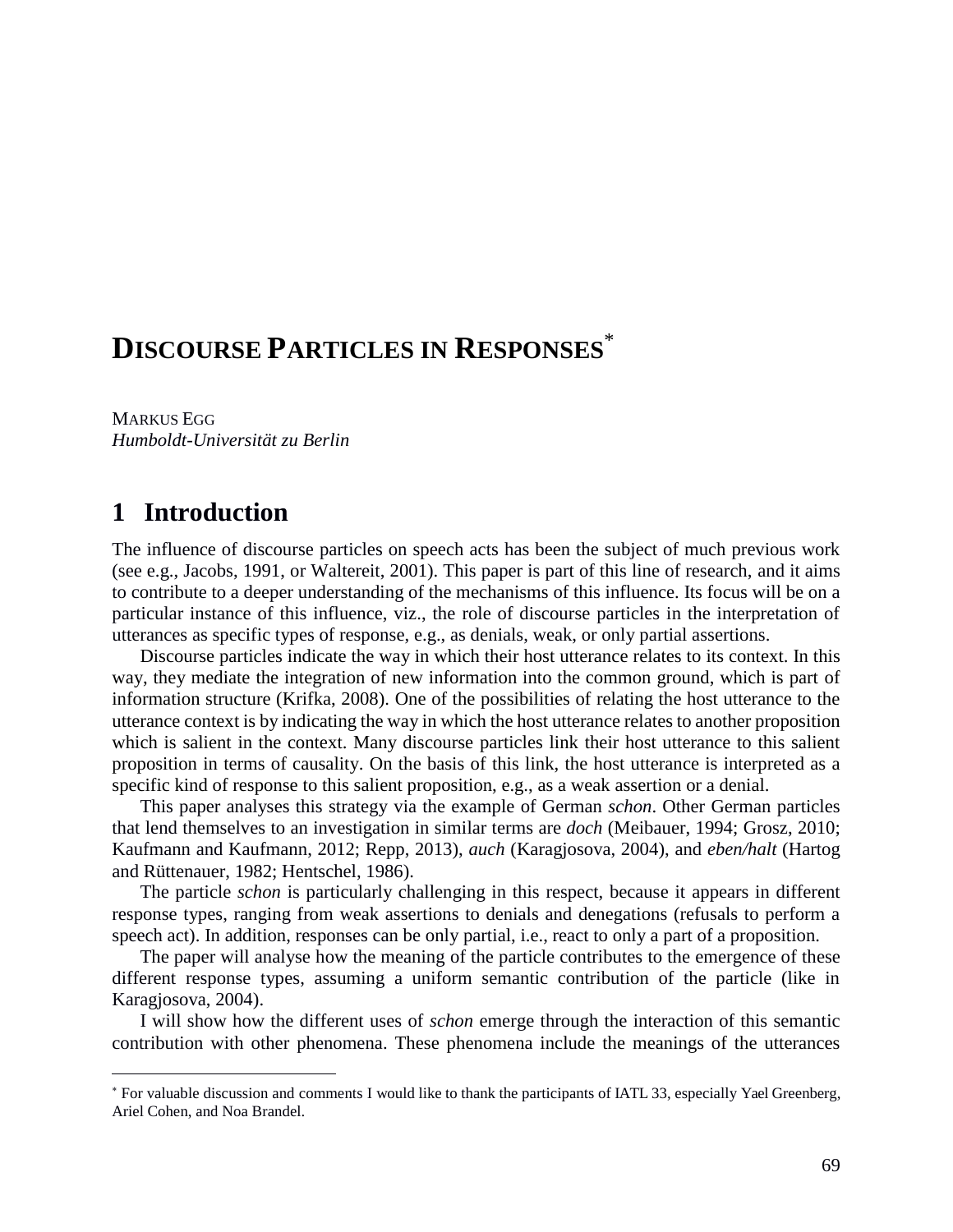linked by the particle, prosody, the common ground (Stalnaker, 1978), and general pragmatic principles (here, for ellipsis reconstruction).

In this way, one can account for a wide (but not yet exhaustive) range of uses of *schon* without having to assume ambiguity, unlike e.g. Franck (1980) or Gornik-Gerhardt (1981).

The paper is structured as follows. First the relevant data is presented in detail, showing the range of uses of *schon* in different kinds of responses (§2). Next, previous work on *schon* is discussed (§3), then the key notions of expectation and normality are defined, on which the basic interpretation of *schon* is based (§4). After defining the semantic contribution of *schon*, the derivation of the different uses of the particles is expounded in §5, and the paper closes with an outlook on further work (§6).

### **2** The Data: *schon* in Different Response Types

This section presents the data analysed and explained in the current paper. What this paper will not do is try and offer a complete account of the range of uses of *schon*. In particular, it will not include the uses of discourse particles in non-declarative sentences, but see Waltereit (2001) and Egg (2013) for analyses that capture these in straightforward extensions of the analyses offered for declarative sentences in the current paper.<sup>1</sup>

The common denominator of the uses of *schon* is that the particle never emerges in simple and unrestrained assertions. It can be used to signal a refusal to say 'yes' or 'no', to weaken an assertion, to assert or deny it only partially, or to negate it.

In (1), the response (1B) neither commits to nor denies (1A). Instead, it points out that something that would be a normal consequence of (1A) does not hold. Concretely, since A has not studied hard enough for the exam, failure should be the consequence, but B points out that this consequence will not hold, i.e., that A is going to pass the exam:

- (1) A: *Ich habe nicht genug für die Prüfung gelernt*. I have not enough for the exam learnt 'I haven't studied hard enough for the exam.'
	- B: *Du wirst es schon schaffen.* you will it SCHON pass 'You will pass nevertheless.'

With accent, *schon* can be used to deny negated utterances. In these cases, the meaning of the particle's host sentence is p and the meaning of the utterance it reacts to is  $\neg p$ , as in (2):

(2) A: *Max ist nicht klug*. Max is not clever 'Max is not clever.'

 $\overline{a}$ 

B: *Max ist SCHON klug*. ↓ Max is SCHON clever 'Yes, he is.'<sup>2</sup>

<sup>&</sup>lt;sup>1</sup> For instance, in many uses of discourse particles the particle links its host utterance to a felicity condition (Searle, 1969; Searle and Vanderveken, 1985) of a preceding utterance.

 $<sup>2</sup>$  In this paraphrase, the copula is accented. An alternative paraphrase would be "He is clever"; also with accent on the</sup> copula and with a falling intonation.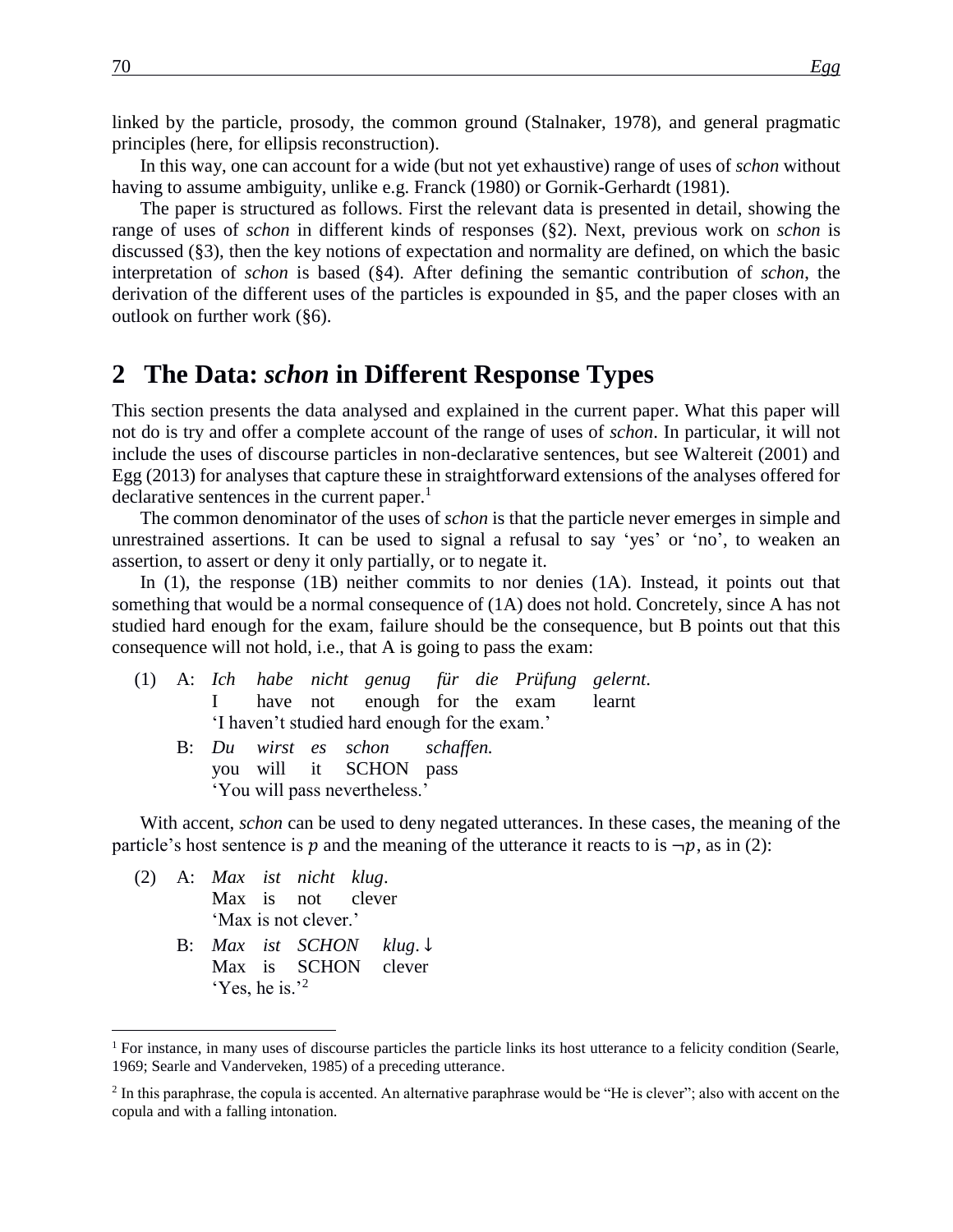In such denials, *schon* does not express any form of unexpectedness. Moreover, the statement is not weakened in any way, which would be difficult to reconcile under an analysis in which weakness is hard-wired into the semantic contribution of *schon* (like e.g., the one of Zimmermann, 2017). This issue will be discussed further in §3. In this response, the sentence-final intonation is falling, which is indicated by a downward-pointing arrow  $(\downarrow)$ .

Accented *schon* can also signal weak assertion of affirmative utterances. Here the meanings of the host utterance of *schon* and of the utterance it reacts to are identical, as in (3). In such assertions, the sentence-final intonation is rising (↑):

(3) A: *Max ist klug*. Max is clever 'Max is clever.' B: *Max ist SCHON klug*. ↑ Max is SCHON clever

'He is, in a way.'

Subordinate clauses introduced by *aber* 'but' are highly typical for this weakly assertive usage, because they spell out why the assertion is only weak. For instance, B's response in (3) could be continued by pointing out that Max's cleverness does not show (even though this is a usual consequence of being clever). Due to the unexpected failure of this consequence, A's assertion is weak:

(4) A: *Max ist klug*. Max is clever 'Max is clever.' B: *Max ist SCHON klug*, ↑ *aber man merkt es nicht*. Max is SCHON clever but one realizes it not 'He is, in a way, but it doesn't show.'

Such cases of denial and weak assertion are also attested for isolated accented *schon*. In reaction to affirmative sentences, the interpretation follows the pattern illustrated in (3). Consequently, (5) is interpreted exactly like (3), in particular, B's answer in (5) is equivalent to (3B). In such exchanges, too, there is a high frequency of subordinate *aber*-clauses following and explaining B's response.

(5) A: *Max ist klug*. Max is clever 'Max is clever.' B:  $SCHON. \uparrow \equiv (3B)$ **SCHON** 'He is, in a way.'

For isolated accented *schon* in reaction to negated sentences, however, the interpretation differs from the one in (2). Rather than denying the negated statement of A, it weakly affirms it. Thus, answer (6B) is not equivalent to the answer in (2). Also note also that its sentence-final intonation must be rising; (6B) cannot have a falling intonation:

(6) A: *Max ist nicht klug*. Max is not clever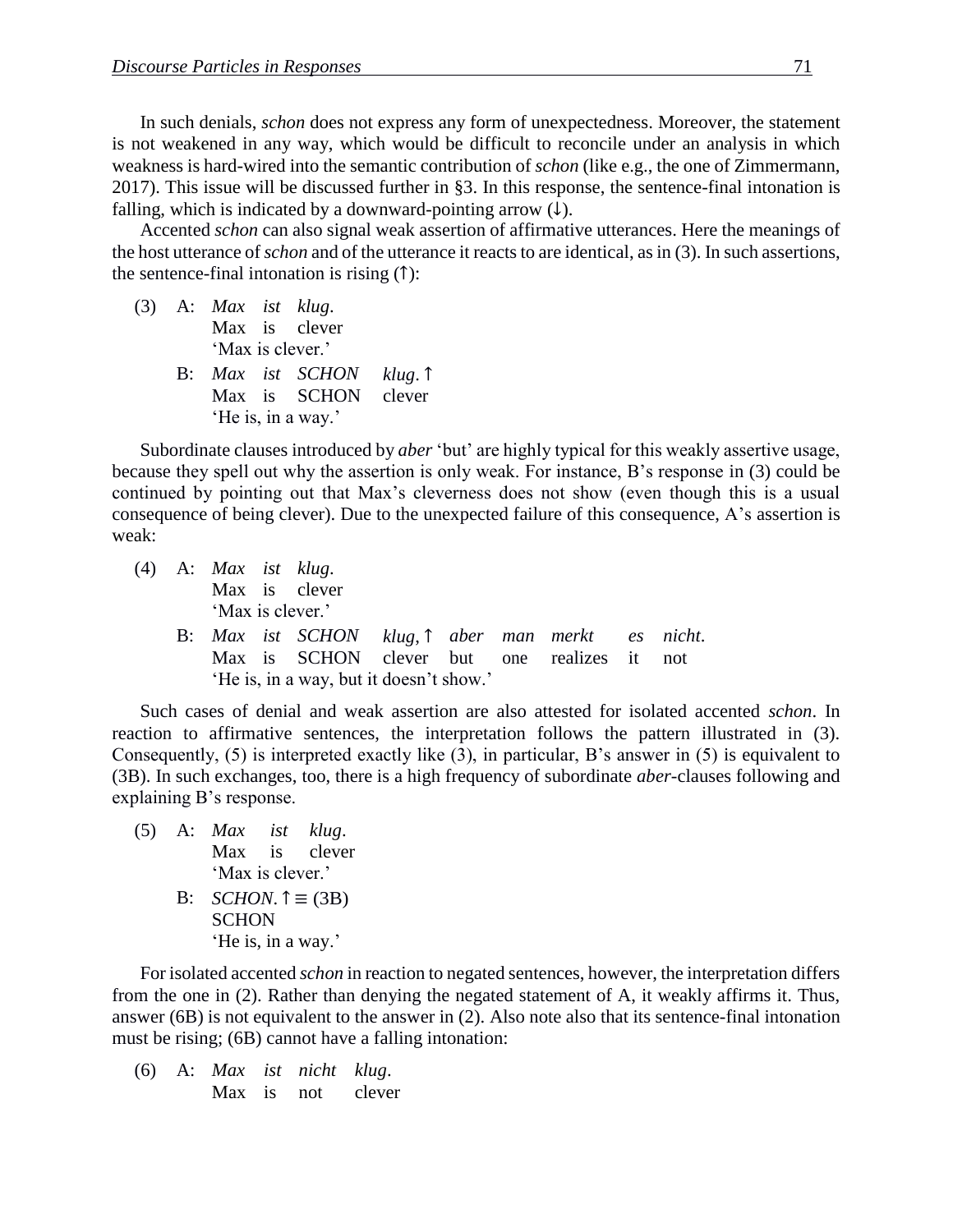B:  $SCHON. \hat{\tau} \equiv Max \text{ ist } SCHON \text{ nicht } klug. \hat{\tau} \not\equiv (2B)$ SCHON Max is SCHON not clever 'He is not, in a way.'

I.e., isolated *schon* in elliptical responses weakly asserts A's claims, irrespective of whether these are negated or not, in contrast to (2), where it denies A's claim.

Finally, consider another use of *schon* with gapping (Johnson, 2014), that can express both *partial assertions* of a negated utterance with a rising intonation, and *partial denials* with a falling intonation: A's claim about a kind is asserted/denied for a subkind only. For all other subkinds, the response is deliberately left open, which instantiates partial denegation.

- (7) A: *Fett ist nicht gesund*. fat is not healthy 'Fat is not healthy.'
	- B: *BUTter SCHON*. ↓/↑ Butter SCHON 'But butter is.'/'Well, butter surely isn't.'

The use of *schon* in (7) is grounded in common ground knowledge: Speakers know that butter is a subkind of fat, and also subscribe to the expectation that properties of kinds are inherited by their subkinds.

### **3** Previous Work

The first approaches to *schon* like Franck (1980) or Gornik-Gerhardt (1981) analyse the different uses of the particle in terms of separate readings. Thurmair (1989) characterises the common ground of these uses as the introduction of a "semantic restriction". This intuition is compatible with the proposed analysis in that the latter introduces such restrictions in terms of a denial of expectation. At the same time, the proposed analysis will show that there are very different ways in which such a restriction emerges in the various uses of *schon*.

The analysis of Zimmermann (2017) follows the same approach as this paper in trying to identify a core meaning underlying the different uses of the particle. What is more, it tries to integrate the discourse particle *schon* and the temporal adverbial *schon* 'already' under one single core meaning, following Löbner's (1989) intuitions. The common ground between these two items is "phase quantification" in the sense of Löbner (1989, 1999): *Schon* introduces an ordered scale, in which a phase characterised by the negation of its argument  $p$  is followed by a phase characterised by  $p$  and localises the perspective or point of evaluation  $t_0$  immediately after the change from  $\neg p$  to p:



**Figure 1.** Phase quantification for *schon*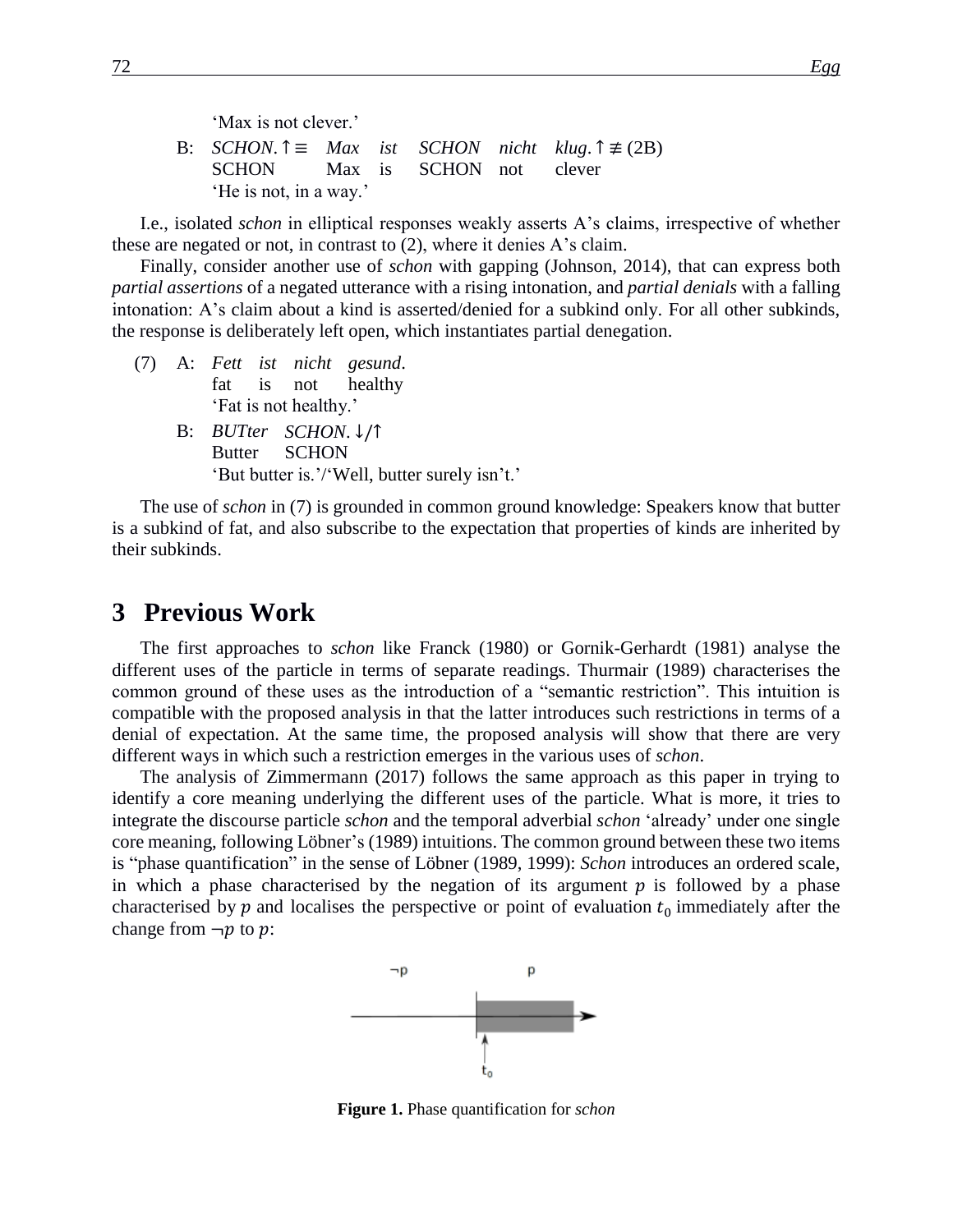For the temporal adverbial, the scale is temporal, and  $t_0$  is the evaluation time (typically, the moment of utterance). But then the sole difference between the temporal and the discourse particle use of *schon* is the scale: For the discourse particle, the scale is one of assertability.

In this way, Zimmermann (2017) wants to formalise the notion of weak assertion. Statements are not just true or untrue, they might convey different degrees of assertability, and the effect of *schon* is that the statement just barely met the threshold of being assertable. Formally, there must be more facts supporting  $p$  than there are facts that support  $\neg p$  (according to an evaluation agency x)<sup>3</sup>, which is rendered as " $\neg p \leq_{EVAL, x} p$ ". In this definition, " $MB_{CIRC,x}$ " refers to a circumstantial modal base for an evaluating agency  $x$  in the sense of Kratzer (2012):<sup>4</sup>

(8) 
$$
[[\text{schon } p]] \text{ (according to } x) \text{ is defined if } \neg p \leq_{EVAL, x} p
$$
\n• 
$$
\neg p \leq_{EVAL, x} p = 1 \text{ iff}
$$
\n
$$
|\{q \mid q \in MB_{CIRC, x} \land q \text{ supports } \neg p\}| \leq |\{p \mid q \in MB_{CIRC, x} \land q \text{ supports } p\}|
$$
\n• if defined, [[\text{schon } p]] = [[p]]

This analysis considers *schon*-sentences to be weak assertions (but only under the additional assumption that the set of facts supporting  $\neg p$  is not empty). Consequently, it could be directly used to analyse (3), repeated here as (9):

- (9) A: *Max ist klug*. Max is clever 'Max is clever.'
	- B: *Max ist SCHON klug*. ↑ Max is SCHON clever 'He is, in a way.'

But if the weakness of the assertion is hard-wired into the meaning of *schon*, how can the contrastive negating use *schon* as in (2), repeated here as (10), be derived, where there is no such weakness? This use, as illustrated in B's reply, does not refer to negative facts (those supporting  $\neg p$ ) at all:

(10) A: *Max ist nicht klug*. Max is not clever 'Max is not clever.' B: *Max ist SCHON klug*. ↓ Max is SCHON clever 'Yes, he is.'

 $\overline{a}$ 

An empty set of negative facts would be compatible with Zimmermann's (2017) original analysis (in which  $|{q | q \in MB_{CIRC,x} \land q \text{ supports } \neg p}|\$  could be zero). However, this would raise the question of how to derive the weak assertions in examples like (9), as discussed above.

Second, the issue of granularity remains unsolved, which surfaces for instance in example (1), repeated below as (11).

<sup>&</sup>lt;sup>3</sup> The evaluation agency would be equated with the speaker in the examples discussed in this paper. See Zimmermann (2017) for additional possibilities.

<sup>4</sup> Circumstantial modal bases only comprise a relevant subset of the available facts; here, those that are conditions for either  $p$  or  $\neg p$ .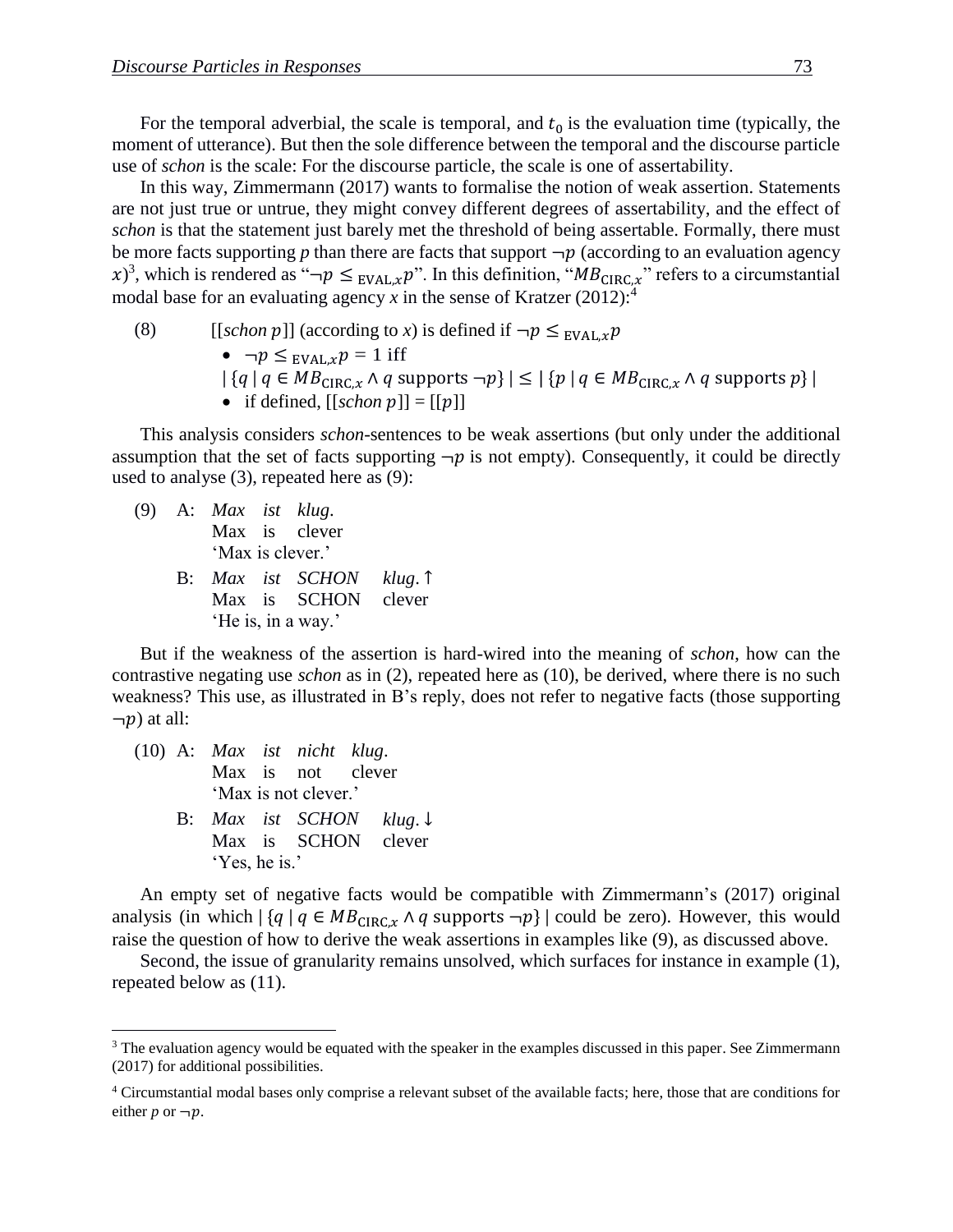|                                               |  |  |  |                                                                                                                               |  |  | (11) A: Ich habe nicht genug für die Prüfung gelernt. |  |  |
|-----------------------------------------------|--|--|--|-------------------------------------------------------------------------------------------------------------------------------|--|--|-------------------------------------------------------|--|--|
|                                               |  |  |  |                                                                                                                               |  |  | I have not enough for the exam learnt                 |  |  |
| 'I haven't studied hard enough for the exam.' |  |  |  |                                                                                                                               |  |  |                                                       |  |  |
|                                               |  |  |  | B: Du wirst es schon schaffen.                                                                                                |  |  |                                                       |  |  |
|                                               |  |  |  | $\mathbf{11}$ $\mathbf{12}$ $\mathbf{13}$ $\mathbf{14}$ $\mathbf{15}$ $\mathbf{16}$ $\mathbf{17}$ $\mathbf{18}$ $\mathbf{17}$ |  |  |                                                       |  |  |

you will it SCHON pass 'You will pass nevertheless.'

To apply the definition in (8), facts in favour of and against B's passing the exam must be counted. But how many facts are there for e.g. the negative evidence  $\{q \mid q \in MB_{CIRC,x} \land \emptyset\}$ q supports  $\neg p$  in (11), if the exam was about European warfare 1800-1815? Two possible candidates are given in (12):

- (12) a.  $\{A \text{ did not study the Napoleonic Wars sufficiently.}\}$ 
	- b. {'A did not study the War of the 2nd Coalition sufficiently,' 'A did not study the War of the 3rd Coalition sufficiently,' …'A did not study the War of the 7th Coalition sufficiently,' 'A did not study the invasion of Russia sufficiently.'}

A related issue pertains to the question of weights. Facts must be weighed, because one very serious piece of negative evidence can outweigh many positive items. For instance, in (11), a serious case of stage fright might outweigh many positive facts like having prepared the exam diligently, the examiners being very supportive, etc. See Zimmermann (2017) for a discussion of how to integrate weights into his analysis.

Still, the analysis of Zimmermann (2017) is more general than the one proposed in this paper in that it offers an integrated analysis of the discourse particle *schon* and the temporal adverbial *schon* 'already'. This integration in the framework of the proposed analysis will be the task of further research.

## **4** Normality, Expectation, and the Semantic Contribution of *schon*

This section discusses the underlying notions of normality and expectation and the concrete semantic contribution of *schon*.

#### **4.1 Normality and Expectation**

In this section, the notions of normality and expectation will be defined. First, defeasible implicature ">" is used to model normality:

(13)  $q > p$  holds for a world w if \*(q,w)  $\subseteq p$  (i.e., if  $\forall w'.$  \*(q,w)(w')  $\rightarrow$  $p(w')$ 

In (13), "\* $(q, w)$ " refers to the q-normal worlds, in which not only q but also the usual consequences of  $q$  (according to world w) hold (Reiter 1980). Thus, the definition says that  $q$ defeasibly entails  $p$  if  $p$  is a usual consequence of  $q$ . In particular,  $q$  is a usual consequence of itself (\*(q, w)  $\subseteq$  q), i.e., defeasible implicature is factive, including q as a consequence in qnormal worlds. Defeasible modus ponens then models expectation as (cancellable) conclusion from q and  $q > p$  to p.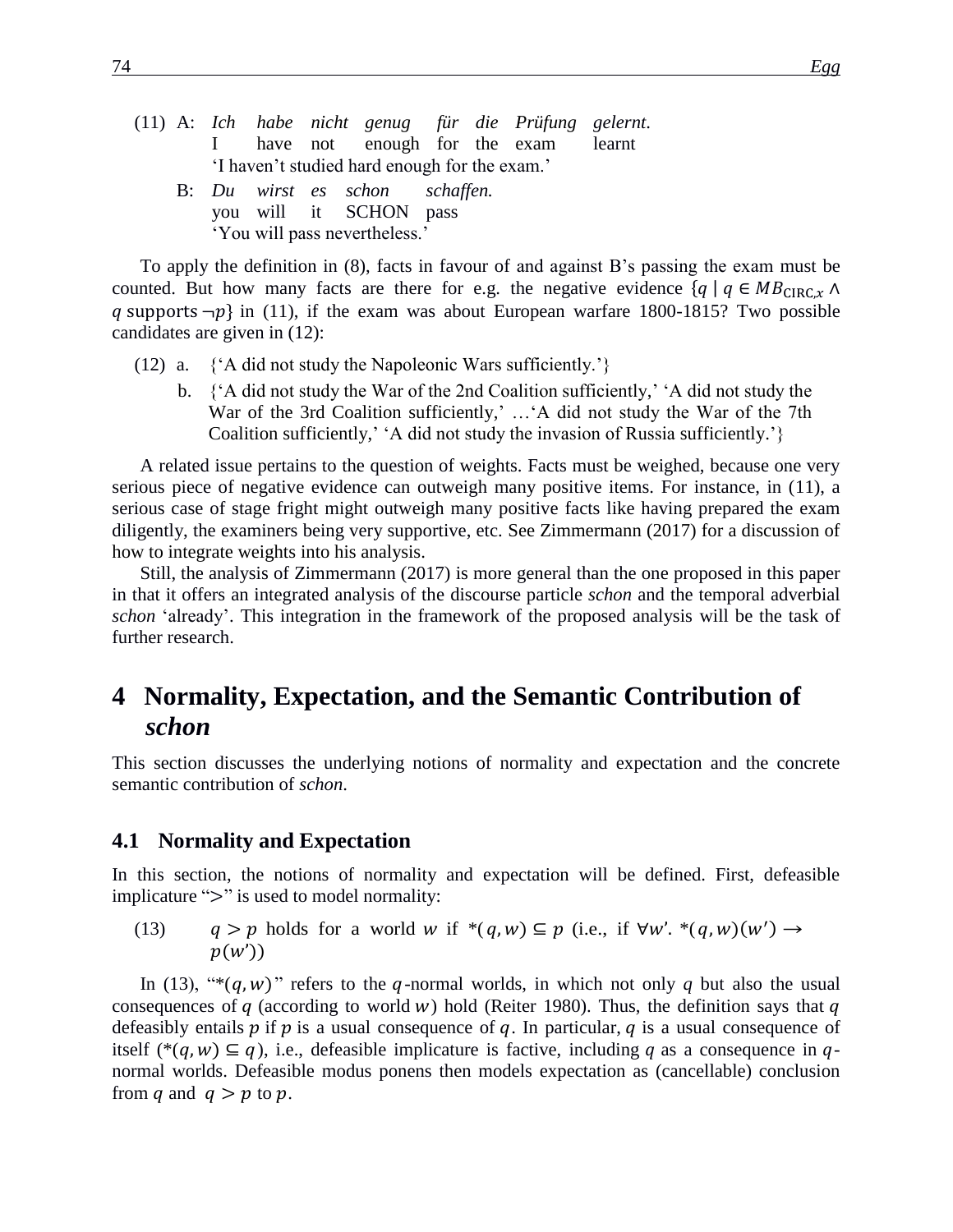At this point, it seems relevant to discuss the question of whether the expression in (14) can be interpreted, following up on the discussion of Egg (2013), Repp (2013), and Zimmermann (2017):

 $(14)$   $q > -q$ 

Due to factivity of defeasible implicature, assuming (14) for a world *w* would mean that both  $*(q, w) \subseteq q$  and  $*(q, w) \subseteq \neg q$  hold, which would entail that  $*(q, w) = \emptyset$ . I.e., if (14) holds for w, this means that there are no  $q$ -normal worlds (according to  $w$ ) whatsoever (in other words, that it is impossible for  $q$  and all its usual consequences to be true simultaneously). In sum, the expression in (14) is indeed interpretable. However, (14) emerges as a rather strong statement, which will make it unsuitable for the modelling of the semantic contribution of *schon*, which will be discussed in the second part of this section.

#### **4.2xxThe Semantic Contribution of** *schon*

On the basis of modelling normality and expectation, it is now possible to offer a definition of the semantic contribution of *schon*. Central to this definition is the observation that *schon* introduces abnormality in the non-truth-conditional part of its meaning, modelled here as a use condition (see Grosz, submitted, for further discussion of this design choice), viz., that in the actual world  $w$ , its host utterance interpretation is in conflict with an expectation of the speaker  $S$ .<sup>5</sup>

Abnormality emerges because of an underlying unfulfilled expectation of the speaker  $S$ , which can – but need not – be based on common ground knowledge, e.g., in  $(11)$  and  $(7)$ , which is repeated as (15):

(15) A: *Fett ist nicht gesund*. fat is not healthy 'Fat is not healthy.'

 $\overline{a}$ 

B: *BUTter SCHON*. ↓/↑ butter SCHON 'But butter is.'/'Well, butter surely isn't.'

This expectation takes the form of a defeasible implication introducing a conflict between the particle's host utterance and a proposition  $q$ , which is salient in the utterance context and serves as a (not necessarily verbalised) anaphor for the particle.

The conflict between the two propositions arises in  $w$  because  $S$  believes that the particle's host utterance meaning  $p$  is the opposite of a usual consequence of  $q$  in  $w$ . This leaves open whether  $q$  actually holds but indicates that it would have to be abnormal if it were true:

(16) [[schon(p)]] is defined in w if the speaker S believes  $*(q, w)(w) \rightarrow \neg p(w)$ , with q being salient in the utterance context. If defined,  $[$ [schon $(p)$ ]] =  $[[p]]$ .

The proposition  $q$  can arise from various sources, most prominent are previous utterances (often immediately preceding, like in the small dialogues (1)-(7)). Felicity conditions or presuppositions of such utterances can also provide this proposition  $q$  (see Waltereit, 2001; Karagjosova, 2004; Repp, 2013; Egg, 2013). Further possibilities, which have, to my knowledge, not received any attention in the literature so far, are gestures, facial expressions, or other previous

<sup>&</sup>lt;sup>5</sup> See Gutzmann (2015) for a formalisation of semantic construction that includes the interaction of truth-conditional content and use conditions.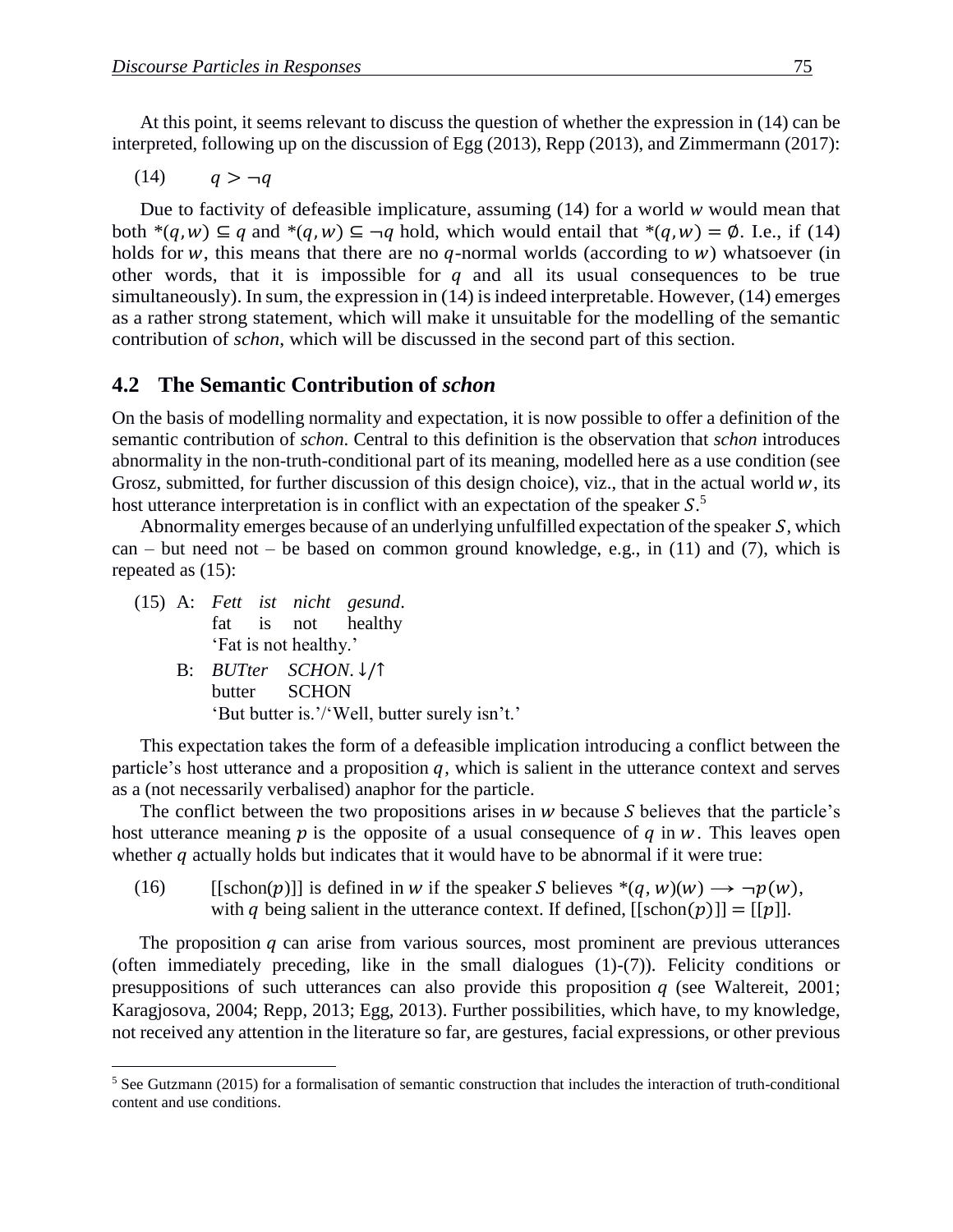actions of the hearer. For instance, (11B) could also be uttered in a context in which an examiner reacts to a look of despair of an examinee.<sup>6</sup>

Similarly, *schon*-utterances that seem to be out of the blue, like Zimmermann's (2017:1) example (17), relate to a salient proposition *q* too:

(17) *Wird schon stimmen!* will SCHON add.up 'I suppose it adds up.'

This example refers to a calculation and can only be uttered in a context in which the speaker himself or another interlocutor, harbours doubt about whether the calculation is actually correct. In other words, *q* in this example is something like "The calculation might be wrong".

Another possibility of identifying a salient  $q$  in the context deserves more detailed discussion here: It shows up in *schon*-utterances as reactions to questions like the one in (18):

|  |                                      | (18) A: Was hältst du von St. Pauli? |  |  |                                              |  |
|--|--------------------------------------|--------------------------------------|--|--|----------------------------------------------|--|
|  |                                      | what think you of St. Pauli          |  |  |                                              |  |
|  |                                      | 'What do you think of St. Pauli?'    |  |  |                                              |  |
|  |                                      |                                      |  |  | B: St. Pauli ist schon eine gute Mannschaft. |  |
|  |                                      | St. Pauli is SCHON a good Team       |  |  |                                              |  |
|  | 'Well, they are a rather good team.' |                                      |  |  |                                              |  |

Zimmermann (2017) uses such examples in order to argue against an analysis of *schon* as relational (i.e., relating its host utterance to another salient proposition). He argues that there is no relation between B's reaction and A's question, which would mean that the effect of *schon* on its host utterance could not be explained in terms of reference to another salient proposition in the context.

While I do agree that this example shows that a *schon*-utterance indeed need not relate to a concrete preceding utterance directly, I claim that it nevertheless proves that *schon* is relational: Most importantly, B's statement does not occur "out of the blue" and is not independent of context; instead, B reacts to (and weakly asserts) one of the possible answers to question (18A) about the quality of St. Pauli (a German soccer team), viz., that they are a good team. I.e., my explanation of (18) would be that potential answers to an immediately preceding question can be salient in the respective context.

In addition, the fact that it is exactly the positive answer to (18A) that B reacts to, might be based on the observation that St. Pauli triggers more emotions than the average German soccer club. In the concrete situation, a belief of B that A is biased towards a positive evaluation of St. Pauli could be based on different kinds of evidence, e.g., that B assumes that A supports them, or that A has himself uttered a positive evaluation about them previously.

If B just had the intention of voicing his opinion about St. Pauli "out of the blue", assuming that his audience was not emotionally attached to the club, he would use linguistic hedges like *ziemlich* 'quite' in case he wanted to downtone his evaluation, as illustrated in (19). This shows that even in cases like (18), *schon* is indeed relational:

| (19) |                                |  |  | St. Pauli ist eine ziemlich gute Mannschaft. |
|------|--------------------------------|--|--|----------------------------------------------|
|      | St. Pauli is a quite good team |  |  |                                              |

 $\overline{a}$ 

 $6$  The observation that q need not be identical to the meaning of a preceding utterance but can be introduced in different ways is also modelled in Repp's (2013) definition of the semantic contribution of the related discourse particle *doch*.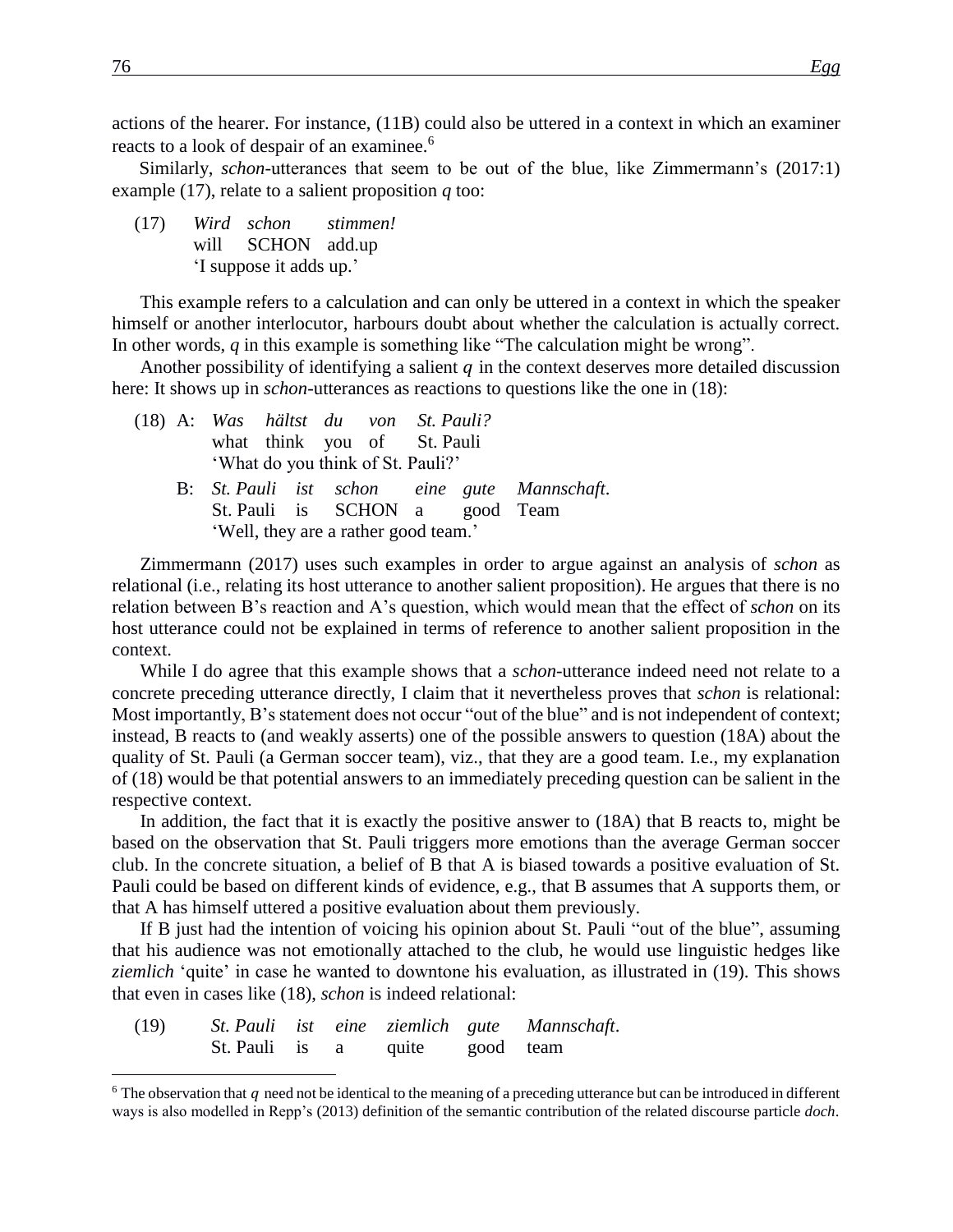'St. Pauli are a rather good team.'

### **5xxExplaining the Uses of** *schon*

#### **5.1xx***Schon* **in Full Responses**

In  $(11)$ , repeated here as  $(20)$ , B's response neither explicitly commits to A's statement, nor explicitly denies it. This is a case of *denegation* (Cohen and Krifka, 2014; Krifka, 2015).

|  |                                               |  |  |  |  |  | (20) A: Ich habe nicht genug für die Prüfung gelernt. |  |  |  |
|--|-----------------------------------------------|--|--|--|--|--|-------------------------------------------------------|--|--|--|
|  |                                               |  |  |  |  |  | I have not enough for the exam learnt                 |  |  |  |
|  | 'I haven't studied hard enough for the exam.' |  |  |  |  |  |                                                       |  |  |  |

B: *Du wirst es schon schaffen.* you will it SCHON pass 'You will pass nevertheless.'

This denegation is couched in pointing out that the host utterance of *schon* denies an expected consequence of (20A), viz., that insufficient studying usually leads to failing. This expectation is based on global common ground knowledge and holds for  $w$  by universal instantiation.

Denying a consequence does not logically entail that the cause does not hold, so it leaves open the question of whether the cause actually holds but casts a certain amount of doubt on it, as it is presented as unexpected in the light of the unfulfilled consequence, which justifies the denegation. This illustrates the way in which discourse particles contribute to a very suave communication style. The discourse effect is that the common ground is not updated by (20A), because both A and B would have to commit to this statement for such an update of the common ground.

In (10), repeated here as (21), the host utterance expresses a flat denial of A's statement. This denial is not weak in any way and is not based on an underlying unfulfilled expectation:

- (21) A: *Max ist nicht klug*. Max is not clever 'Max is not clever.' B: *Max ist SCHON klug*. ↓
	- Max is SCHON clever 'Yes, he is.'

The denying force of (21B) emerges because q equals  $\neg p$ . This dependence between the two utterances linked by *schon* is responsible for the intuition that there seems to be no implicature in the speaker's belief anymore, although the particle semantics given in (16) involves such an implicature. The reason for that is that the implicature is trivialised to  $*(\neg p, w)(w) \rightarrow \neg p(w)$  for (21), which is true by factivity of defeasible implicature. This seeming disappearance of an implicature also characterises similar uses of the discourse particle *doch* (Egg and Zimmermann, 2012).

The next use of *schon* as in (9), repeated in (22), expresses *weak assertion*:

(22) A: *Max ist klug*. Max is clever 'Max is clever.'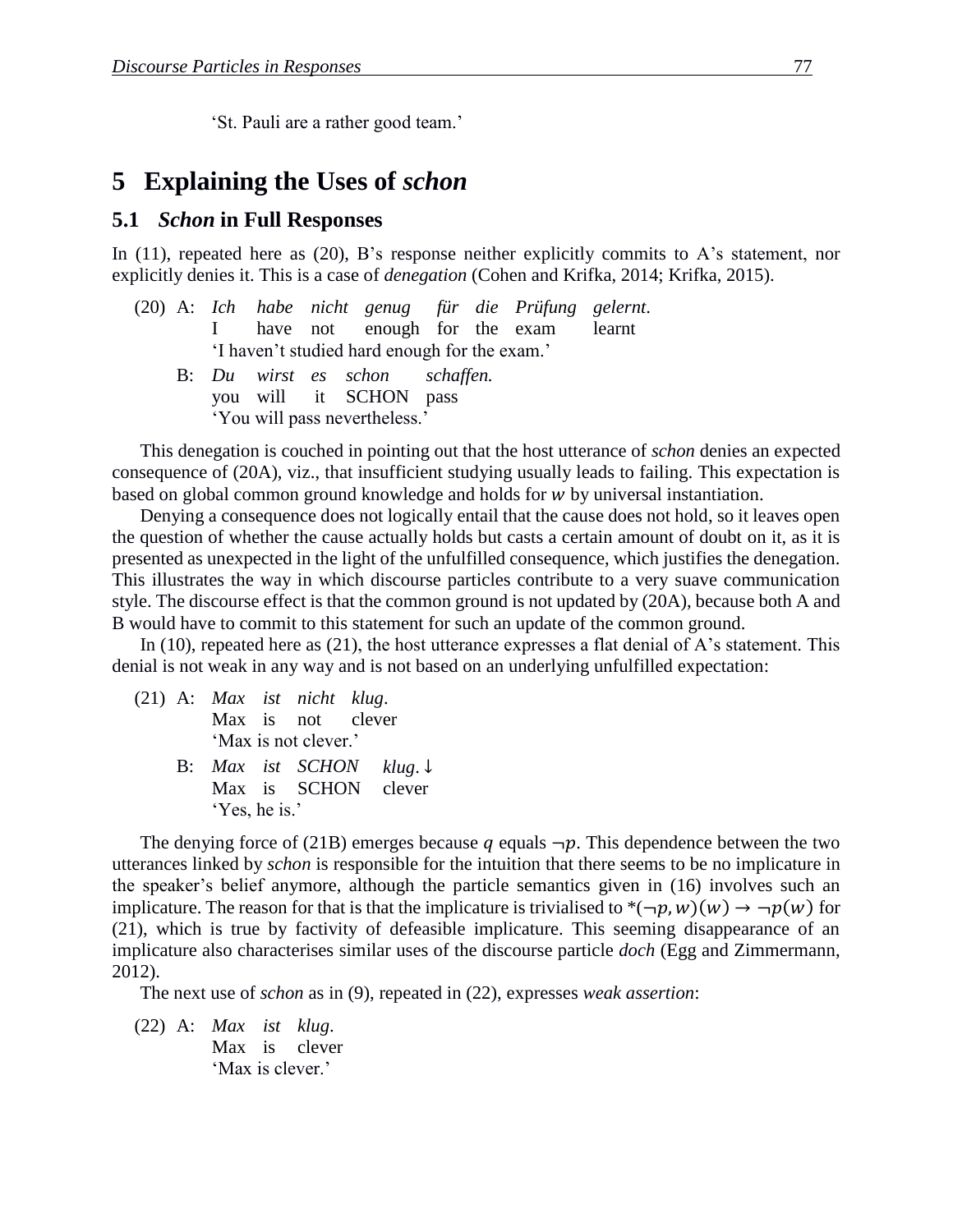B: *Max ist SCHON klug*. ↑ Max is SCHON clever 'He is, in a way.'

The assertive character of B's response in (22) is based on the fact that *schon* relates identical propositions. The source of the weakness lies in this identity, since, with  $q = p$ , the semantic contribution of *schon* characterises B's belief as (23):

 $*(23)$  \* $(p, w)(w) \to \neg p(w)$ 

Since normal  $p$ -worlds are  $p$ -worlds due to the factivity of defeasible implicature (i.e., \* $(p, w)(w)$  would have to imply  $p(w)$ , (23) means that \* $(p, w)(w)$  is false. In other words, B believes  $p$  is abnormal in  $w$ . Being abnormal in (16) means that while the claim is true, some of its potential usual consequences do not hold. To justify the weakness of the assertion, it is typically elaborated by spelling out the usual consequences that do not hold. This explains why this use of *schon* is normally accompanied by an *aber*-clause like in (24B), which repeats (4B).

(24) B: *Max ist SCHON klug*, ↑ *aber man merkt es nicht.* Max is SCHON clever but one realizes it not 'He is, in a way, but it doesn't show.'

These cases of weak assertion show why *schon* requires the speaker to believe an implicature only for the actual world w, as indicated in (16):  $*(q, w)(w) \rightarrow \neg p(w)$ , where q is the salient proposition in the context, and *p* is the meaning of the host utterance of *schon*.

If *schon* involved the global implicature  $q > \neg p$  in its semantic contribution (16), this implicature would emerge as  $p > \neg p$  for (22) and (5), repeated as (25). Due to factivity of defeasible implicature, this implicature would express that according to  $w$ ,  $p$  could not be normal in *any* world, which would be too strong to express the belief of the speaker in (22) or (25).

(25) A: *Max ist klug*. Max is clever 'Max is clever.' B: *SCHON*. ↑ **SCHON** 'He is, in a way.'

The intonation of (22) and (25) contributes to their interpretation as only weak assertions. The host utterance of the particle carries a sentence-final fall-rise contour H\* L-H% (FRC), which is the German counterpart of Hirschberg and Pierrehumbert's (1986) rise-fall-rise contour (Féry, 1993). Following Constant (2012), these contours are focus operators which assert that the alternatives cannot be claimed safely.

In (22) and (25), the focus of the contour operator is on the particle. This means that B refrains from alternatives to his response, which would include the verum operator  $\lambda p$  or possibly the falsum operator of Repp (2013)  $\lambda p$ .  $\neg p$  (as elements of the alternative set of the interpretation of *schon*), i.e., full assertion and denial.

#### **5.2xx***Schon* **in Elliptical Responses**

In many cases, *schon*-utterances are elliptical. While the particle is accented as new, given material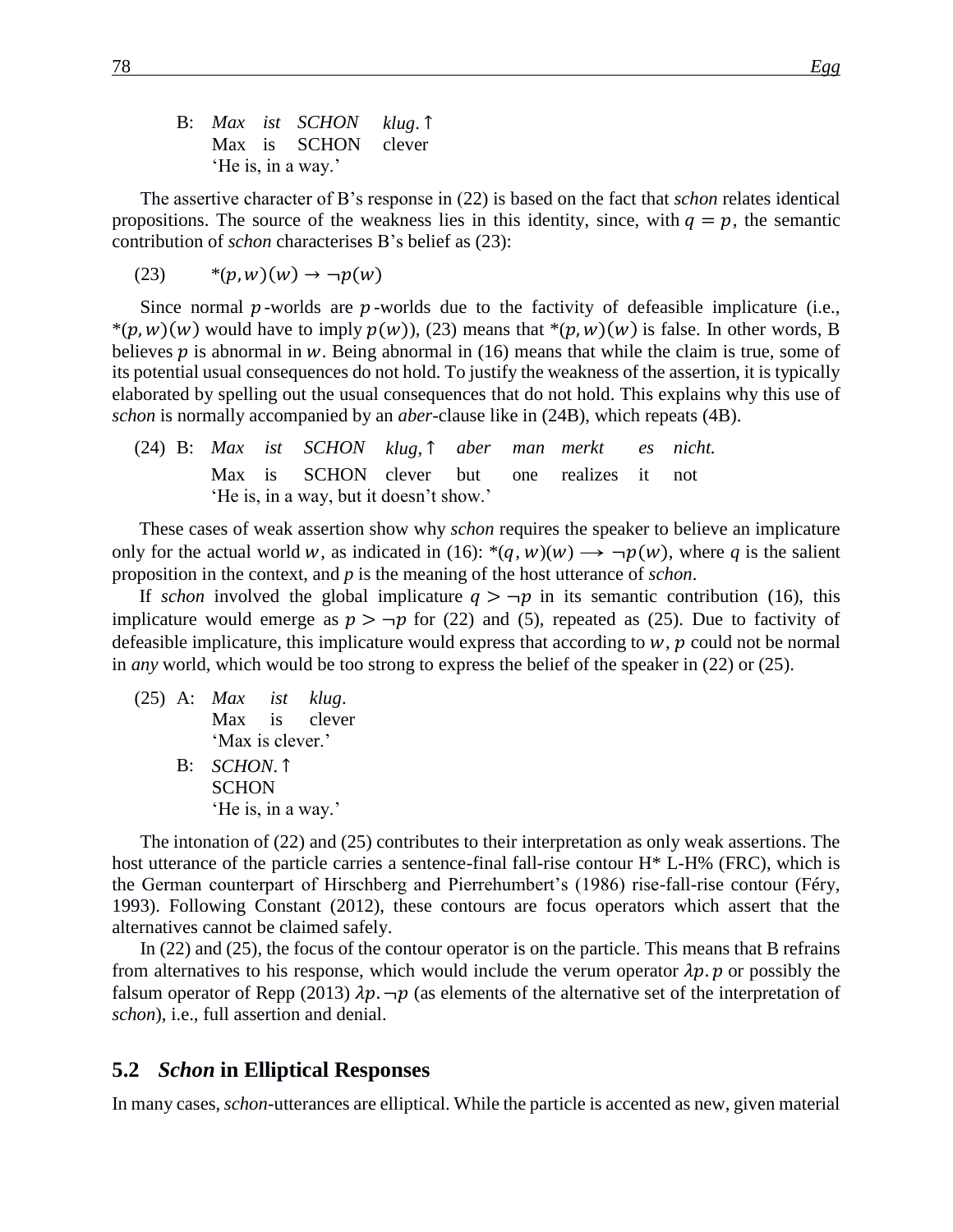is elided and can be reconstructed with reference to the utterance that the *schon*-utterance reacts to. The simplest instance of such an ellipsis is instantiated in (25) above. In this case, the elided material in  $(25B)$  extends over the whole of  $(25A)$ , yielding – after reconstruction – an interpretation of (25B) as a weak assertion of (25A) that follows the pattern of (22).

While there is only one reconstruction option for (25B), accented isolated *schon* in reaction to negated sentences like in (26), seems to allow two kinds of reconstruction: including the negation in (26A) or not. Both possibilities are attested in the fully verbalised discourses (27a), which is a repetition of  $(21)$ , and  $(27b)$ :

- (26) A: *Max ist nicht klug*. 'Max is not clever.'
	- B: *SCHON*. ↑ 'He is not, in a way.'
- (27) a. A: *Max ist nicht klug*. 'Max is not clever.'
	- B: *Max ist SCHON klug*. ↓ 'Yes, he is.'
	- b. A: *Max ist nicht klug*. Max is not clever 'Max is not clever.'
		- B: *Max ist SCHON nicht klug*. ↑ Max is SCHON not clever 'Admittedly, he isn't.'

However, the only possible reconstruction of (26B) follows the pattern of (27b), i.e., includes the negation, which returns a weak assertion with the corresponding sentence-final rising intonation. A reconstruction without the negation, which would amount to a denial of (26A) like in (27a) is ruled out, and no downward intonation is possible for *schon* in (26).

This restriction of the possible reconstructions for cases of ellipticial *schon*-responses to negated utterances like in (26) can be put down to the fact that ellipsis reconstruction is a discourse phenomenon. So are discourse particles, because they typically link up discourse segments too, mostly, utterances by different interlocutors.

As a discourse phenomenon, ellipsis reconstruction favours high attachment over low attachment (due to visibility in discourse structure), i.e., if there is a choice between two potential reconstructions, the larger one is chosen. Frazier and Clifton (2005) confirm this empirically for embedded sentences. E.g., in (28) the second sentence has a preference for the reconstruction (and interpretation) "Fred said Mary left, too" over the reconstruction "Fred left, too":

(28) *John said Mary left. Fred did too.*

For isolated particles in response to negated utterances in cases like (26), this preference for larger reconstructions means that the reconstruction that includes the negation is preferred.

This preference can be reconstructed formally in terms of the notion of *maximal common theme* (MCT; Asher et al., 2001; Hardt et al., 2013), which models a maximal common ground of two expressions.

First, a *common theme* (CT) of two semantic expressions is derived by applying a sequence of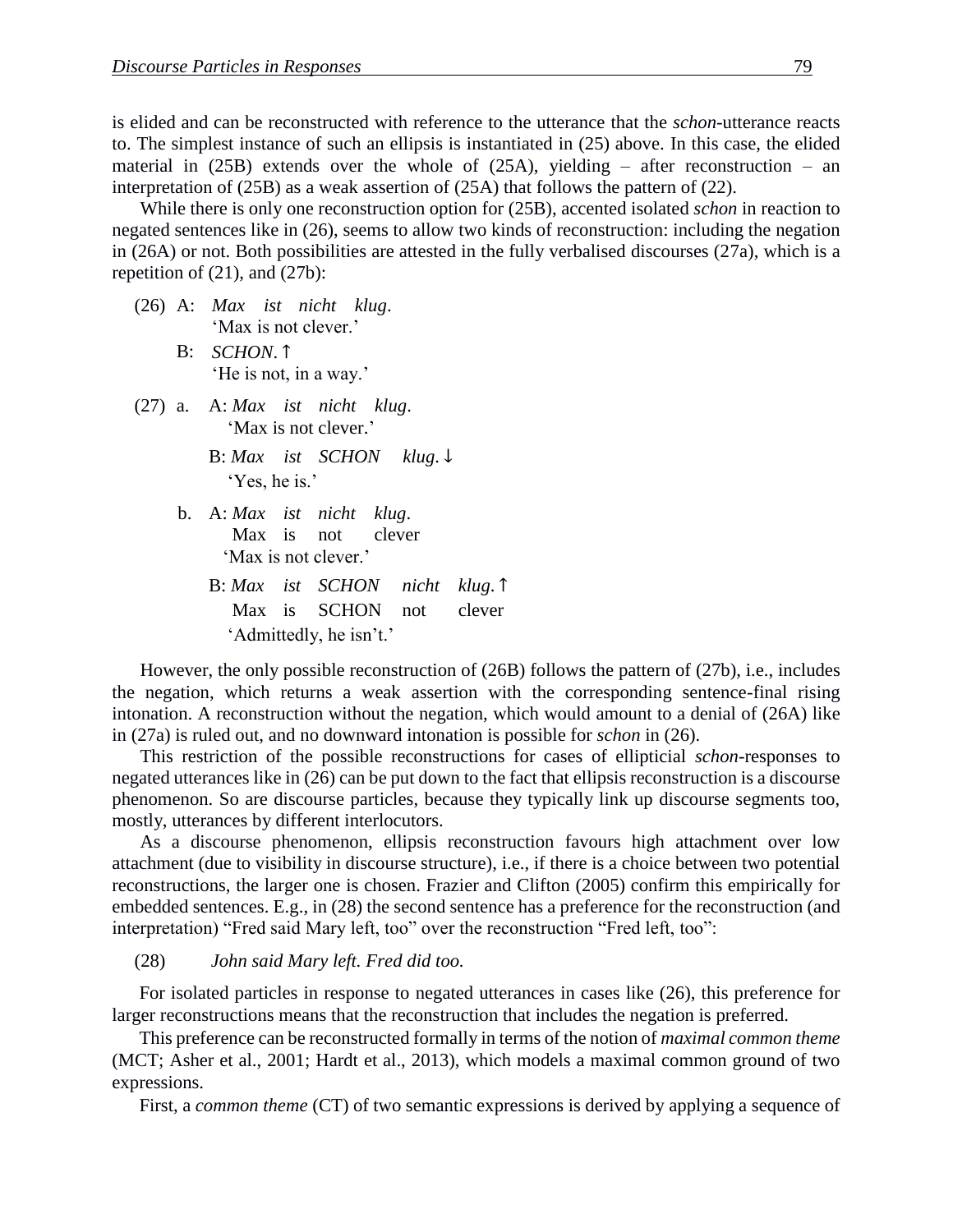generalisations to them (like deletions of or *λ*-abstractions over terms).

Expressions are ordered partially by specificity " $\ll$ ":  $p \ll q$  (*p* is more specific than *q*) iff a sequence of generalisations applied to  $p$  yields  $q$ . A CT  $r$  of  $p$  and  $q$  is an MCT of  $p$  and  $q$  if they have no CT  $r'$  that is more specific (such that  $r' \ll r$ ).

E.g., for the narrow reconstruction of the ellipsis in (28) as "Fred left", semantic representations of the two sentences and their MCT are given in (29a-c). The semantics of *say* is rendered in terms of the two-place predicate **say'**, whose arguments are a term and a proposition (set of possible worlds), here, the proposition that Max is leaving:

- (29) a.  $\text{say}'(j, \Lambda \text{leave}'(m))$ 
	- b. leave' $(f)$
	- c.  $\lambda x$ .  $\Lambda$ leave'(x)

The MCT (29c) results from three deletions (of the matrix predicate and its first argument in (29a) and the first argument of the intension of the verb in (29b))<sup>7</sup> and two  $\lambda$ -abstractions (over the argument position of  $\Lambda$ **leave'** in either of the resulting expressions).

For the broad reconstruction "Fred said Mary left", the semantic representations of the two sentences are given in (29a) and (30a), their MCT, in (30b). The MCT can be derived by  $\lambda$ abstracting over the first arguments of the matrix verbs:

(30) a.  $\text{say}'(f, \Lambda \text{leave}'(m))$ b.  $\lambda x.$ say' $(x, \Lambda$ leave' $(m)$ 

Reconstruction options for ellipses are selected in terms of their MCT's: If several reconstructions of the ellipsis are available, first derive for each of them the MCT for itself and the expression containing the antecedent, like in (29c) and (30b).

If these MCT's can be ordered by specificity, the option with the most highly ranked MCT is chosen, for (28), the broad reconstruction, because the corresponding MCT is more specific than the one of the narrow reconstruction:  $(30b) \ll (29c)^8$ 

For (26), one must first derive the MCT for a reconstruction without negation ("Max ist SCHON klug"). The semantic representations for the utterances in (26) and their MCT are specified in (31a-c). Their MCT is derived by  $\lambda$ -abstracting over the propositional operators in (31a-b):

(31) a.  $\neg$ **klug'**(*m*) b.  $\operatorname{schon}'(klug'(m))$ c.  $\lambda p. p(\mathbf{klug}'(m))$ 

The reconstruction with negation ("Max ist SCHON nicht klug") has (31a) and (32a) as semantic representations of the utterances. For their MCT  $(32b)$ , schon' in  $(32a)$  is deleted:

 $(32)$  a. **schon'**( $\neg$ klug'(*m*)) b.  $\neg$ **klug** $(m)$ 

 $\overline{a}$ 

Since  $(32b) \ll (31c)$ , the reconstruction with the negation is chosen, which explains the interpretation of (26).

This rule may be restricted to specific discourse relations, most prominent among them

<sup>&</sup>lt;sup>7</sup> This presupposes that **leave'**(f) can be paraphrased as  $\Lambda$ **leave'**(f)( $w_0$ ), for the world of evaluation  $w_0$ .

 $8(29c)$  can be derived from (30b) by removing the matrix predicate and its first argument in (30b), and then  $\lambda$ abstracting over the argument of the embedded predicate.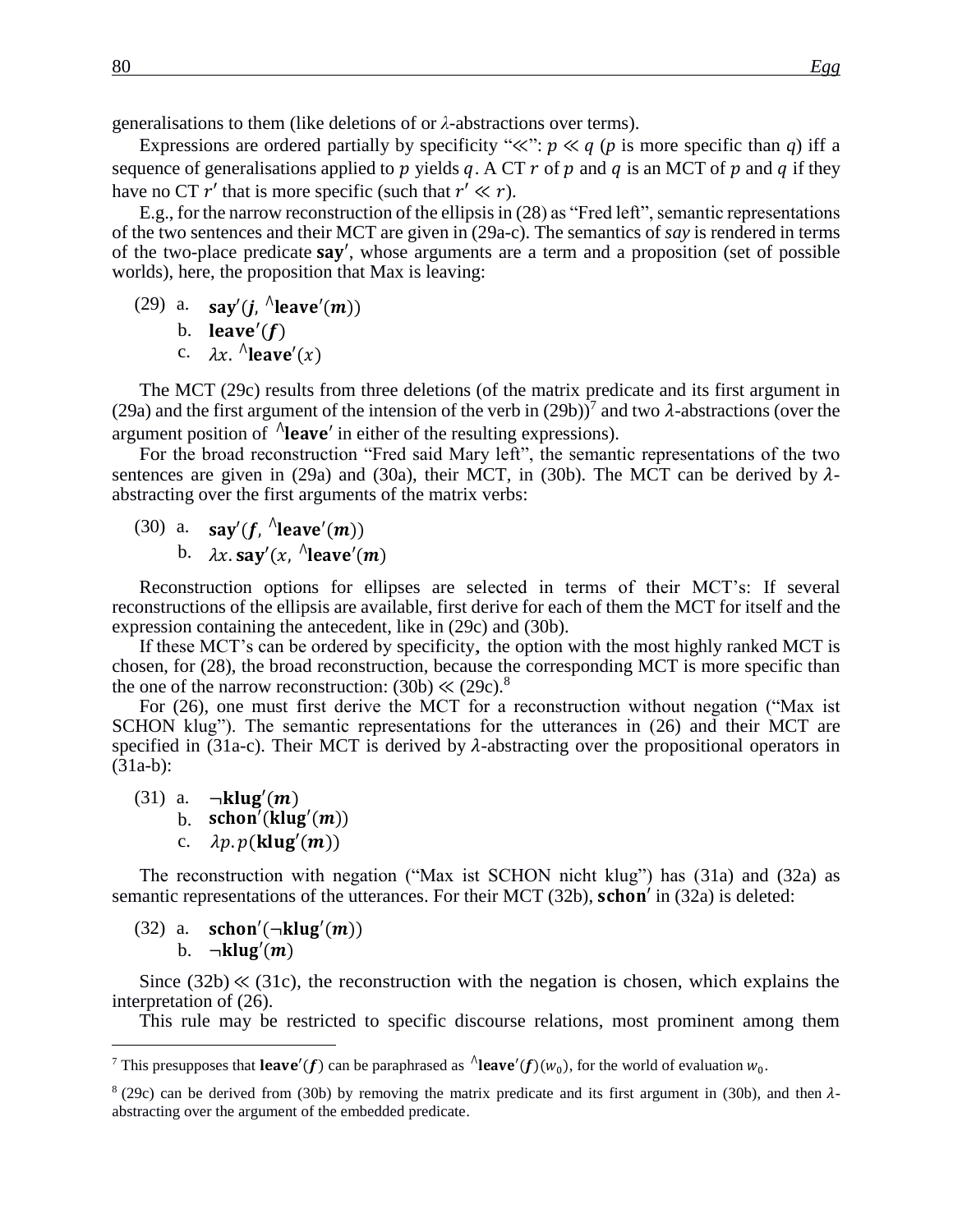PARALLEL and CONTRAST, both of which are based on structural similarity. The difference between them is that discourse entities linked by PARALLEL are semantically similar, while entities linked by CONTRAST are semantically dissimilar (Asher and Lascarides, 2003:168ff.). E.g., (28) is a clear case of the relation PARALLEL, whereas it is CONTRAST that links the two utterances in (26): The utterances share the core proposition (of Max being clever) but differ in the grade of assertability they assign to it.

### **5.3xx***Schon* **in Partial Responses**

The discussion of the different response types in §5.1 and the account of the resolution and interpretation of elliptical *schon*-responses in §5.2 pave the way for the analysis of (15), repeated here as  $(33)$ .

- (33) A: *Fett ist nicht gesund*. fat is not Healthy 'Fat is not healthy.'
	- B: *BUTter SCHON*. ↓/↑ butter SCHON 'But butter is.'/'Well, butter surely isn't.'

First, the example highlights the crucial role of intonation in the interpretation of *schon*utterances. It is only the intonation that distinguishes the use of (33B) as partial denial or assertion, both of which are based on different reconstructions of elided material. The analysis must explicate this effect and the interaction of intonation and semantics.

The second challenge posed by this example is to account for the observation that B's response is only partial, asserting or denying only a part of A's statement while explicitly refraining from taking a stand on the remainder of this statement. This is linked to the role that *schon* plays in these responses, in particular, how its semantic contribution (reference to an unfulfilled expectation of the speaker) is used in order to introduce a partial response.

The first step in this account is the assumption, suggested in Cohen and Erteschik-Shir (2002), that the subjects in (33) denote kinds. Then one can identify the underlying common ground implicature, on which the use of *schon* is eventually based, as the global expectation (34) that properties attributed to kinds also tend to hold for their subkinds (" $E_K$ " expresses the subkind relation).

$$
(34) \qquad \forall P \forall k \forall k'. (k' \sqsubseteq_K k \land P(k)) > P(k')
$$

In the concrete example (33), the relevant underlying implicature is (35) by universal instantiation, the expectation that if fat is not healthy, butter (as a subkind of fat) should likewise be unhealthy:

#### (35)  $\qquad \neg \text{healthy}'(\text{fat}') > \neg \text{healthy}'(\text{butter}')$

It will be shown in detail how this expectation is not fulfilled in the two interpretations of (33), which is the reason for using *schon*.

In the remainder of this subsection, the two different intonation possibilities of understanding the answers in (33) will be expounded in detail. What they have in common, in any case, is the accentual prominence of both elements, the subject and the particle, which follows from the fact that they are new elements, whereas any other material is given and hence elided, which calls for reconstruction in suitable ways.

First, I will discuss the denial version with the falling-intonation interpretation, (33)↓, and then move on to the weak assertion version (33)↑ with the rising-intonation interpretation.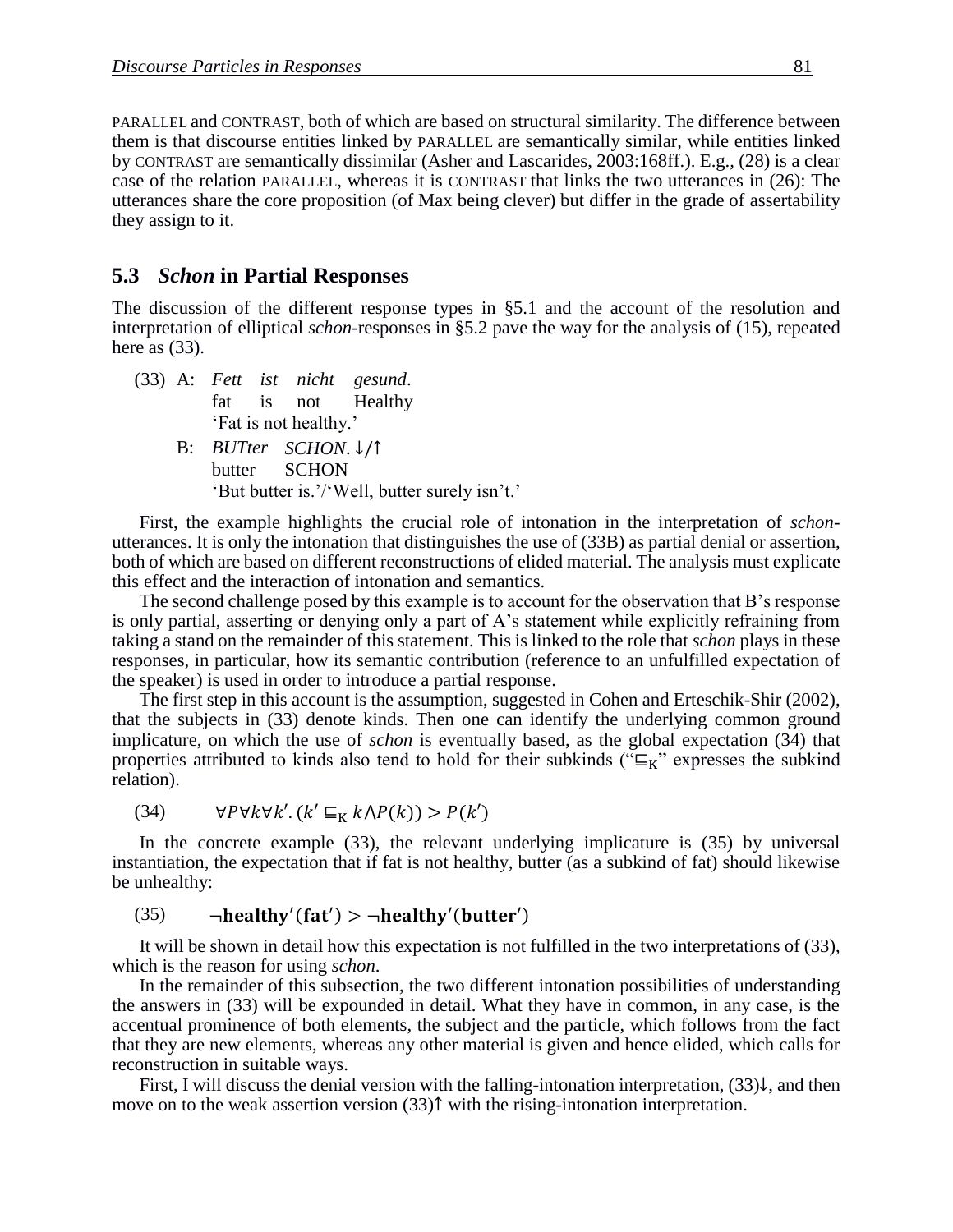#### 5.3.1 *Schon* in Partial Denials

In (33)↓, the response includes a partial sentence (or S-)topic (Féry, 1993; Büring, 1997) with rising pitch L\*+H, here, on the first syllable of *Butter* 'butter'. The intonation marks *Butter* as a contrastive topic.

In addition, the specific intonation of the subject in (33B)↓ implicates that the question of unhealthiness is still open for other kinds of fat (the "residual topic" in Büring's terminology), which explains the interpretation of (33B)↓ as only partial.

However, since the two contrasting utterances are expressed by different speakers, and since the first speaker did not intend his utterance as the first element in a contrasting pair, this first element of the pair  $(33)$   $\downarrow$  does not intonationally mark topic and focus. Consequently, the identification of the parallel elements for topic and focus of (33B)↓ cannot rely on intonational cues in (33A), but must be effected independently.

To this end, one can use the condition that the semantic contributions of (33A) and (33B)↓ must be identical after existential quantification over topic and focus and the corresponding elements in both utterances, which is introduced as e.g., "E-closure" in Merchant (to appear).

This condition can only be met if one assumes that not only the subjects are parallel, but also that the parallel element for the discourse particle in  $(33B)\downarrow$  is the negation of  $(33A)$ . Both are propositional operators of the same type. After existential quantification, the contributions of both utterances are as presented in (36):

#### $(36)$   $\exists k \exists p. p ( \textbf{health} y'(k))$

Since the reconstruction of  $(33B)$  does not include the negation of  $(33A)$ , the reconstruction is like in (37):

- (37) A: *Fett ist nicht gesund*. fat is not healthy 'Fat is not healthy.'
	- B: *BUTter ist SCHON gesund*. ↓ butter is SCHON healthy 'But butter is.'

In other words, the contrastive focus on *schon*, which marks it as the element corresponding to and contrasting with the negation, blocks a maximisation of the reconstruction that includes negation like in the case of  $(26)$ .<sup>9</sup> But since (33A) introduces a negated statement, and B's answer, which addresses part of it, does not include negation, the answer emerges as a partial denial.

The second challenge is to explain the use of *schon*. In this case, the particle points out that a potential consequence of a preceding utterance (that fat is unhealthy) does not hold, viz., that butter as a subkind of fat should be unhealthy, too. This is incompatible with the general expectation (35), also held by the speaker, which by universal instantiation holds for the evaluation world, too.

Whether B intends his response as a counterexample in order to refute A's statement in its entirety, or whether he just wants to point out that this statement cannot be asserted with full force, can only be diagnosed in a concrete context;  $(33)$  would be compatible with either possibility.

#### 5.3.2 Schon in Partial Assertions

 $\overline{a}$ 

In  $(33B)$ ↑, the intonation of the subject is different: B's answer starts with H<sup>\*</sup> on the accented first syllable of *Butter*, which is followed by a rise L-H% on *schon*. I analyse this intonation pattern as another instance of the FRC intonation, which stretches over the whole utterance. This account

<sup>&</sup>lt;sup>9</sup> See Repp (2009) for a comprehensive account of the interaction of gapping and negation.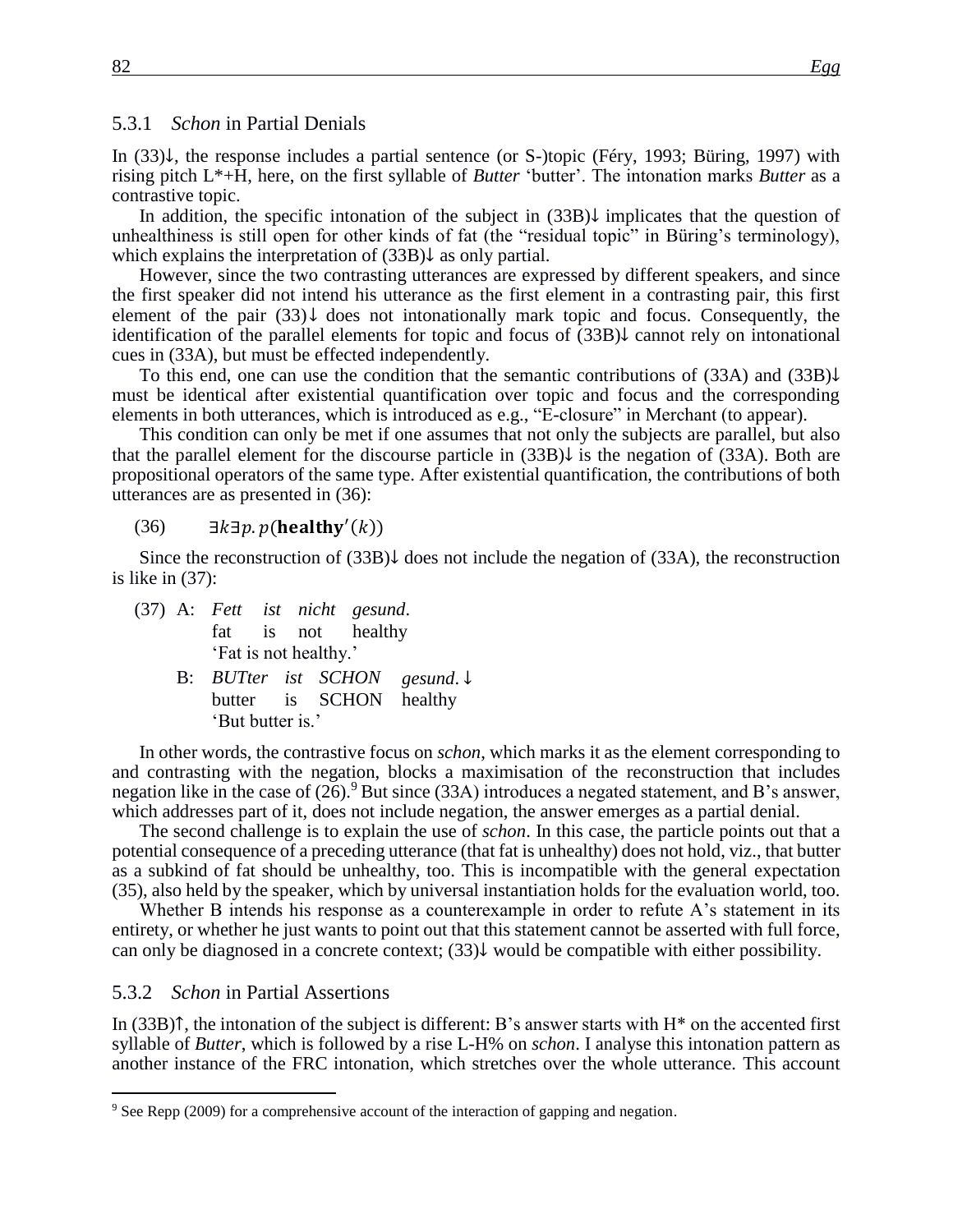follows closely the analysis of Constant (2012), who showed similar patterns of the English equivalent of the FRC operator extending over larger stretches of utterances.

Semantically, this characterises *Butter* as the focus of the FRC operator, i.e., B wants to restrict his statement only to butter, and explicitly refrains from commenting on other kinds of fat (the alternative set).

The next step is the reconstruction of the elliptical utterance  $(33B)$   $\uparrow$ . In this case, the interpretation of B's response is not influenced by intonation as in the case of  $(33B) \downarrow$ . Consequently, the preference for larger reconstructions that was expounded in detail for (26) applies here as well, thus including the negation as part of the statement about butter, as illustrated in (38):

- (38) A: *Fett ist nicht gesund*. fat is not healthy 'Fat is not healthy.'
	- B: *BUTter ist SCHON nicht gesund*. ↑ butter is SCHON not Healthy 'As for butter, it is not indeed.'

In this constellation, both utterances introduce a negation, which brings about the interpretation of (33B)↑ as a partial assertion.

Finally, it remains to explain the use of *schon*. In this case, the implicature it refers to in a world  $w$  is (39):

#### (39)  $*(\neg healthy'(fat'), w)(w) \rightarrow healthy'(butter')(w)$

In prose: If  $w$  is normal with regard to fat not being healthy (all the usual consequences of fat not being healthy hold), then butter should be healthy. Since in such normal worlds the opposite consequence must be true according to (35), the premiss must be false, i.e., not all usual consequences of fat being unhealthy hold in  $w$ .

Since B explicitly refrains from commenting on the unhealthiness of other subkinds of fat, this suggests that these unfulfilled usual consequences of fat being unhealthy are based on other subkinds of fat being healthy. And, indeed, it is possible to spell this out in suitable *aber*-clauses that continue B's answer, e.g. (40):

(40) *aber das gilt nicht für Sonnenblumenöl* but this is.valid not for sunflower.oil 'but this does not hold for sunflower oil'

To conclude, the decisive role of intonation for the interpretation of *schon*-utterances has been shown in detail in this subsection, in example (33).

## **6xxConclusion and Outlook**

In sum, the analysis in this paper has expounded how a comparatively simple uniform semantic contribution of the discourse particle *schon* can account for a wide range of uses of the particle, if one takes into account the interaction of this contribution with the semantics of the utterances linked by the particle, their intonation, and general pragmatic principles.

The next step in this line of analysis will be its extension in two ways. First, there are further uses of *schon* not yet covered by the analysis, for instance, the use of *schon* in conditional clauses like the example of Gornik-Gerhardt (1981) below.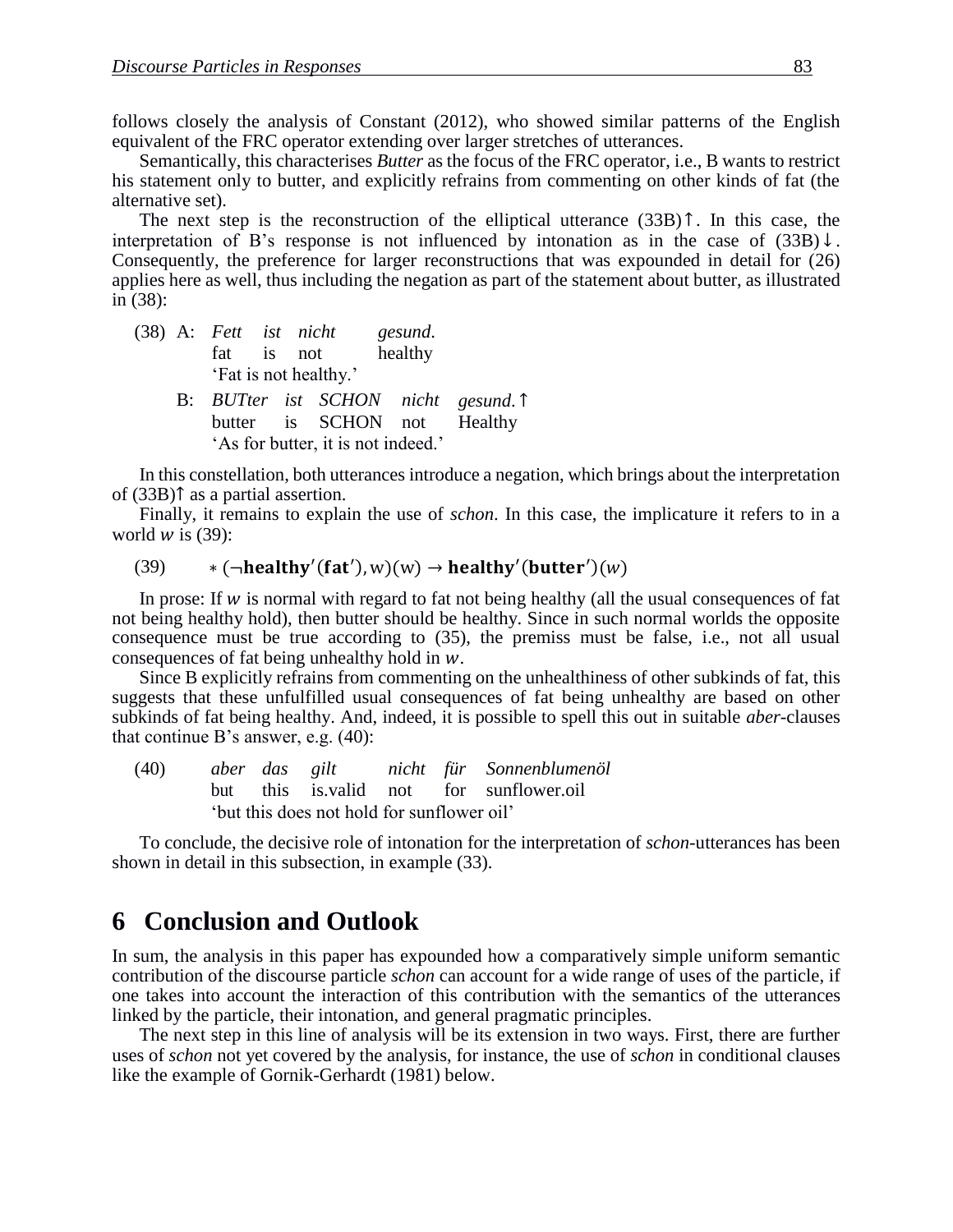(41) *Wenn wir schon Polstermöbel kaufen*, *dann wenigstens richtige*. if we SCHON upholstery buy then at.least proper 'If we go as far as buying upholstery, then it should at least be proper'

Second, there are more discourse particles in German with accented uses, e.g., *wohl* and *eben*. *Wohl* expresses only partial commitment to an utterance (Zimmermann, 2009), as seen in (42). The particle *eben* characterises its host utterance as the reason for a salient proposition in the context, as illustrated in (43), where Max's impoliteness explains why he does not greet others:

- (42) *Max ist wohl in Hamburg*. Max is WOHL in Hamburg 'Max is in Hamburg, I presume.'
- (43) A: *Max* grüßt *nicht*. Max say.hi not 'Max does not say hi.'
	- B: Er *ist eben unhöflich*. he is EBEN impolite 'Well, you know he's impolite.'

In (44), accented *wohl* (mostly with *sehr* 'very') refuses a negation just like *schon* in (21), while (45) shows that accented *eben* (occuring only in isolation) states that the logical relation between two utterances is causation, not denial of expectation:

- (44) A: *Max ist nicht da*. Max is not here 'Max is not here.'
	- B: Er *ist sehr WOHL da*. he is very WOHL here 'Yes, he is.'

(45) A: *Du bist so streng als Lehrer*, *dabei hast du selbst Kinder*. you are so strict as teacher also have you self children 'You are so strict as a teacher, although you have children of your own.'

B: *EBEN*. EBEN 'That is exactly the reason why (instead of being a counterargument).'

Further work will have to explain the relation between the interpretations of the accented and the unaccented versions of these particles.

## **References**

Asher, Nicholas, Daniel Hardt, and Joan Busquets. 2001. Discourse parallelism, ellipsis, and ambiguity. *Journal of Semantics* 18:1–25.

- Asher, Nicholas, and Alex Lascarides. 2003. *Logics of conversation*. Cambridge: Cambridge University Press.
- Büring, Daniel. 1997. *The Meaning of Topic and Focus: The 59th Street Bridge Accent*. London: Routledge.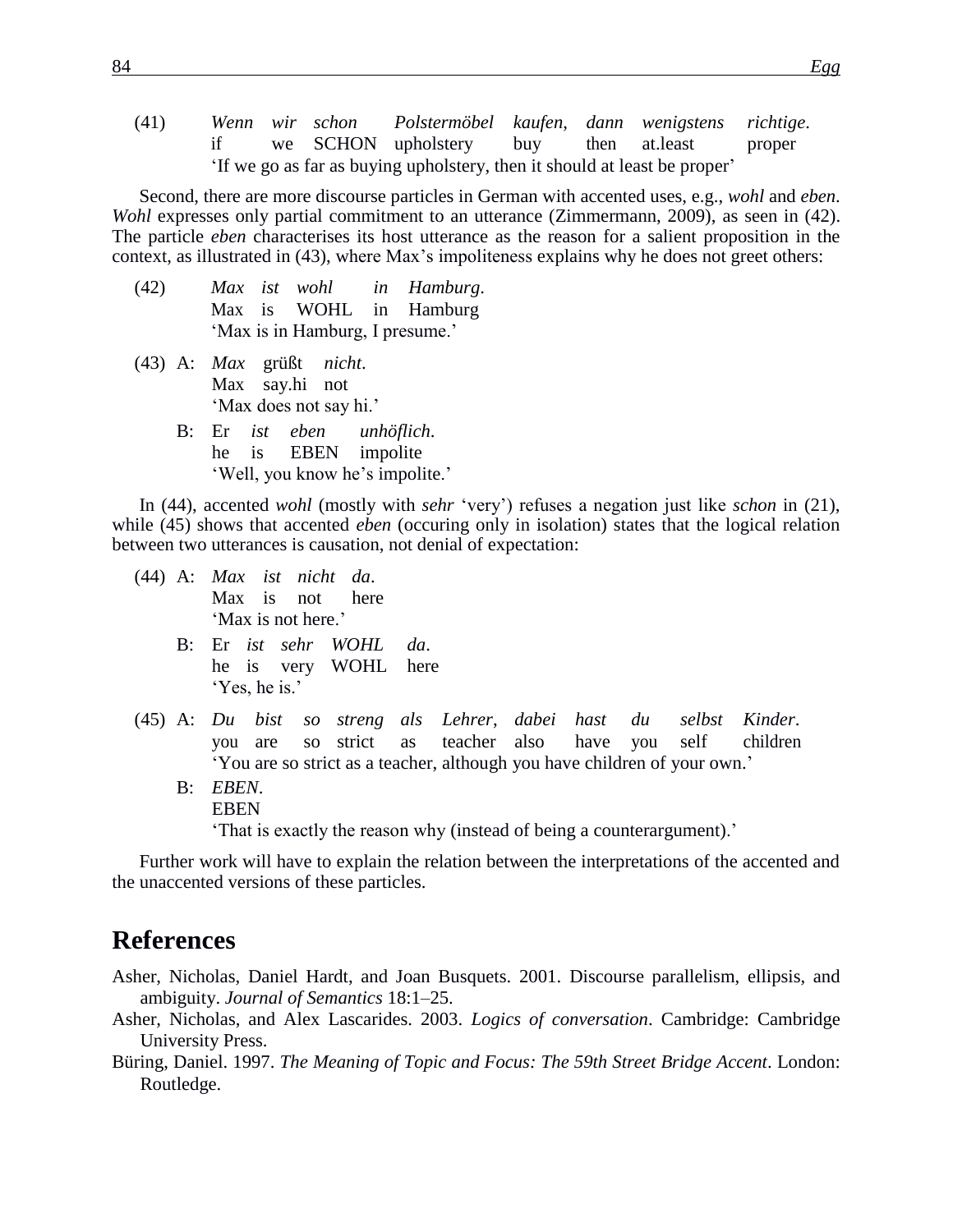- Cohen, Ariel, and Nomi Erteschik-Shir. 2002. Topic, focus, and the interpretation of bare plurals. *Natural Language Semantics* 10:125–165.
- Cohen, Ariel, and Manfred Krifka. 2014. Superlative quantifiers and meta-speech acts. *Linguistics and Philosophy* 37:41–90.
- Constant, Noah. 2012. English Rise-Fall-Rise: A study in the semantics and pragmatics of intonation. *Linguistics and Philosophy* 35:407–442.
- Egg, Markus. 2013. Discourse particles, common ground, and felicity conditions. In *Beyond expressives: explorations in use-conditional meaning*, ed. Daniel Gutzmann, and Hans-Martin Gärtner, 125–149. Leiden: Brill.
- Egg, Markus, and Malte Zimmermann. 2012. Stressed out! Accented discourse particles the case of DOCH. In *Proceedings of Sinn und Bedeutung* 16, ed. Rick Nouwen, Anna Chernilovskaya, and Ana Aguilar, 225–238. MIT Working Papers in Linguistics.
- Féry, Caroline. 1993. *German intonational patterns*. Tübingen: Niemeyer.
- Franck, Dorothea. 1980. *Grammatik und Konversation. Stilistische Pragmatik des Dialogs und die Bedeutung deutscher Modalpartikeln*. Königstein: Scriptor.
- Frazier, Lyn, and Charles Clifton. 2005. The syntax-discourse divide: Processing ellipsis. *Syntax*  8:121–174.
- Gornik-Gerhardt, Hildegard. 1981. *Zu den Funktionen der Modalpartikel* schon *und einiger ihrer Substituentia*. Tübingen: Narr.
- Grosz, Patrick. 2010. German *doch*: An element that triggers a contrast presupposition. In *CLS 46*, ed. Rebekah Baglini, Timothy Grinsell, Jonathan Keane, Adam Roth Singerman, and Julia Thomas, 163–177. The Netherlands: Tilburg.
- Grosz, Patrick. Submitted. Discourse particles. In *Semantics Companion*, ed. Lisa Matthewson, Cécile Meier, Hotze Rullmann, and Thomas Ede Zimmerman. Hoboken: Wiley.
- Gutzmann, Daniel. 2015. *Use-Conditional Meaning. Studies in Multidimensional Semantics*. Oxford: Oxford University Press.
- Hardt, Daniel, Nicholas Asher, and Julie Hunter. 2013. VP ellipsis without indices. In *Semantics and Linguistic Theory*, Vol. 23, ed. Todd Snider, 239–256. LSA and CLC Publications.
- Hartog, Jennifer, and Martin Rüttenauer. 1982. Über die Partikel *eben*. *Deutsche Sprache* 1:69– 82.
- Hentschel, Elke. 1986. *Funktion und Geschichte deutscher Partikeln. Ja, doch, halt und eben*. Tübingen: Niemeyer.
- Hirschberg, Julia, and Janet Pierrehumbert. 1986. The intonational structuring of discourse. In *Proceedings of the 24th Annual meeting of the Association for Computational Linguistics*, ed. Alan W. Biermann, 136–144. Columbia University.
- Jacobs, Joachim. 1991. On the semantics of modal particles. In *Discourse particles*, ed. Werner Abraham, 141–162. Amsterdam: Benjamins.
- Johnson, Kyle. 2014. Gapping. In *The Blackwell Companion to Syntax*, ed. Martin Everaert, Henk van Riemsdijk, Rob Goedemans, and Bart Hollebrandse, 407–435. Blackwell Publishers.
- Karagjosova, Elena. 2004. *The Meaning and Function of German Modal Particles*. Doctoral Dissertation, Universität des Saarlandes.
- Kaufmann, Magdalena, and Stefan Kaufmann. 2012. Epistemic particles and performativity. In *Semantics and Linguistic Theory*, Vol. 22, ed. Anca Chereches, 208–225. LSA and CLC Publications.
- Kratzer, Angelika. 2012. *Modals and Conditionals. New and revised perspectives*. Oxford University Press. Oxford.